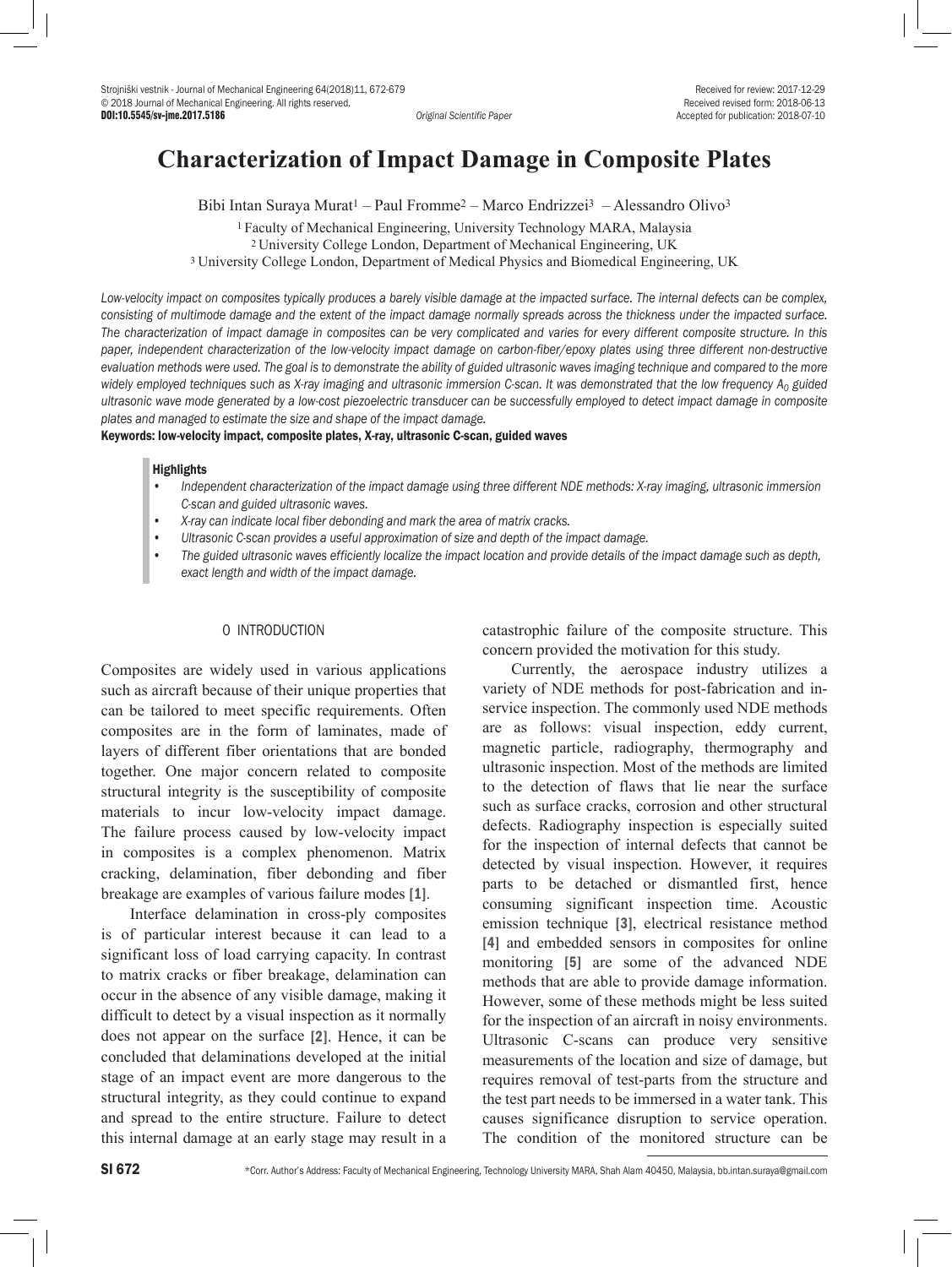easily obtained using ultrasonic double throughtransmission, but it is rather impractical for inspecting large structures when access is limited. Ultrasonic inspection techniques where air-coupling is used are an alternative, but known to be less sensitive to defects [6]. High wave attenuation associated with the composite properties and high frequency transducers limits the inspection on large complex structures. Ultrasonic phased array [7] and tomography [8] have recently been utilized more in aircraft SHM as they can produce high resolution images. However the biggest problem with these methods is the requirement of good coupling and a constant angle of incidence for reproducible inspection results.

The shortcomings of current methods indicate a need for rapid inspection, online monitoring and cost-effective methods for the inspection of large composite structures. One possible method is the guided ultrasonic wave method. The ability to inspect a structure from a single transducer position results in a simple and fast inspection [9]. For the realization of reliable NDE techniques in composites, the aim of this study is to present the characteristic of impact damage in composite plates using three different NDE methods.

### 1 METHODS

Two specimens were supplied by the Composite Systems Innovation Centre, University of Sheffield, which had been investigated in a separate study [4]. The composite plates (990 mm  $\times$  110 mm  $\times$  2 mm) were fabricated with unidirectional prepregs by autoclave cure using Cytec 977-2 / Tenax HTS crossply laminates. The plates consist of 8 prepreg layers with a symmetric layup sequence of  $[0/90]_{2s}$ . The specimens were subjected to a 7.4 J impact damage using a hemispherical 15 mm impactor head and following standard drop weight impact procedures. A small degree of fiber fracture and indentation is visible on the surface of the plates.

In order to reveal the extent of the impact damage, the NDE measurements were performed on the defective composite plates for the detection and characterization of impact damage. The following section describes the procedure as well as their results.

#### 2 RESULTS

# 2.1 X-ray Imaging

It should be noted that this experimental work was performed by a collaborator in Department of Medical Physics and Biomedical Engineering, UCL. The system and parameters for the X-ray imaging used is as follows in experiment [10]. The X-ray source is composed by using the ordinary test set-up for an Edge-Illumination imaging system where a sample mask that shapes the beam before it interacts with the sample, and an analyser which is composed of a second mask and a digital detector. This method generally is capable of inspecting materials with hidden flaws by using short-wavelength electromagnetic radiation to penetrate into various materials. The variations in the transmitted X-ray intensity are used to determine the thickness or composition of the object or flaws in the object.

Fig. 1 shows a conventional X-ray image of an impacted cross-ply composite plate, provided by collaborators from the Composite Systems Innovation Centre, University of Sheffield. It should be noted that the X-ray testing was performed on a different, but similar plate to the specimens. The oval shape and the marking out of the damage extremities can be clearly seen. The high black density region is significant compared to other regions, which identifies the location of the impactor head. This could correspond to a small degree of fiber fracture under the impactor head. The high contrast region marked the boundaries between the undamaged and damaged regions, which could be contributed to delamination and matrix cracks. The low contrast regions correspond to the undamaged regions, where no significant changes could be detected. Based on the report by the collaborator, the extended length beyond the impactor-located damage area (15 mm in diameter) were estimated to be approximately 20 mm and 25 mm respectively on the left and right sides, making the total length of the defective region approximately 60 mm (in *x*-direction). Due to the oval shape, the widths (minor diameters) varied from 5 mm to 30 mm across the defective region. Unfortunately there was no scale provided on the image.

Fig. 2 presents the reconstructed X-ray images on one of the two tested composite plates that are based on the edge-illumination technique, performed in the Department of Medical Physics and Biomedical Engineering, University College London. The method enables dark-field imaging by using incoherent illumination and operates with broadband radiation [11]. The same composite panels were used in their studies and it is expected that these results could provide some extra information about the impact damage. As a preliminary demonstration, the extracted images show a strong differential contrast for the composite plate. The presence of the high contrast of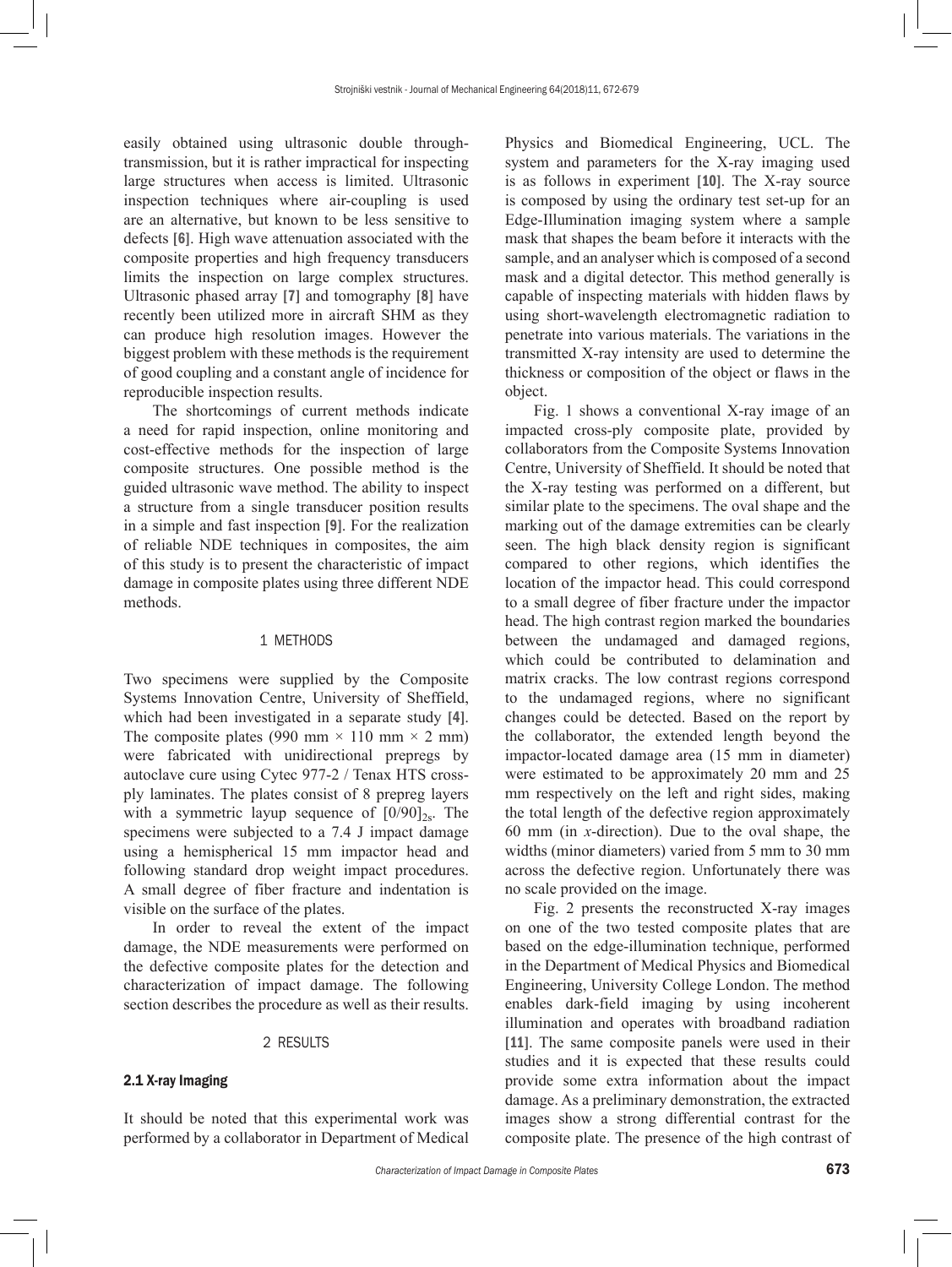adjacent densities can be clearly observed from both vertical and horizontal X-ray scattering, which reveal defects inside the plate. The bright lines could indicate local fiber debonding and the two small bright areas which nearly resemble the shape seen in Fig. 2 could probably mark the area of matrix cracks in the plate. This bright area could be used to approximate the size of impact damage in the plate. However, no further information is obtained from the collaborator since this project is still under development. Overall, the damaged region, shape and the extent of the impact damages were observed from the X-ray analysis.



Fig. 1. *X-ray images of composite plate impacted at 7.4 J with impact damage; provided by collaborator in Composite Systems Innovation Centre, University of Sheffield*



Fig. 2. *X-ray images of composite plate impacted at 7.4 J with impact damage; a) vertical scattering; and b) horizontal scattering*

# 2.2 Ultrasonic C-scan

An immersion ultrasonic C-scan method was performed to obtain an approximation of the size, shape and depth of the impact damage in the defective composite plates. The method involved the detection of echoes produced when an ultrasonic pulse was reflected from a discontinuity or an interface in the plates.

The C-scan inspection was performed on one small cross-ply plate due to the requirement of cutting the plate into a small piece for immersion in the water tank. The plate was cut to 200 mm length and 110 mm width, with thickness of 2 mm. The impact was located approximately at the middle of the cutout plate. A 5 MHz focused ultrasonic transducer was used with a focal length of 76.2 mm. A focused immersion transducer was used because it expansion the sensitivity to small defects or other reflectors. For longitudinal wave travelling in thickness direction of the small cross-ply plate at 2700 m/s speed, the wavelength was estimated to be 0.54 mm. The transducer was mounted perpendicular to the surface of the small cross-ply plate. The distance of water path was set to be about 76.2 mmbetween the transducer and test plate. The reason was to match the focal length of the transducer, where the signal with the highest amplitude was located. The scanned area was 40 mm  $\times$  40 mm. The inspection resolution was 1 mm in both the *x*- and *y-*direction for the amplitude C-scan images as shown in [12].

The C-scan display records echoes from the internal portions of the test plate as a function of the position of each reflecting interface. The corresponding wavelength in the composite panel is 0.54 mm. For the C-scan image representation, two different time gating settings were used. The first time gate was set to capture the positive maximum of reflections from the surface. The second time gate was set to capture the negative minimum amplitude that corresponds to the reflections within the plate.

Fig. 3 presents typical received time traces measured from the front surface. The time traces were obtained at four locations, all located at  $y = 20$ mm, but *x* positions were varied: 5 mm, 15 mm, 25 mm and 35 mm. The signal monitored at position (*x*  $= 5$  mm,  $y = 20$  mm) represents a signal collected at the undamaged area. The green dashed line  $(x = 25$ mm,  $y = 20$  mm) corresponds to the reflection from the dented and cracked area (caused by the impact). Measuring the time of flight from the front surface reflection and knowing the thickness and wave speed of the material (approximately 2700 m/s  $\pm 10$  %), one can determine the arrival time of the reflection from the back-wall surface. Since the front surface reflection (first echo) arrived at 98 μs, the back-wall reflection was calculated to arrive at approximately 99.5 μs  $\pm$ 10 %. The time interval of echoes from every layer cannot be detected as the wavelength (0.54 mm) is larger than the nominal thickness of each layer (0.25 mm thick). Fig. 3 shows three groups of reflections that can be observed based on their arrival times. These groups correspond to the reflections from (i) the surface, (ii) within the plate thickness and (iii) backwall of the plate.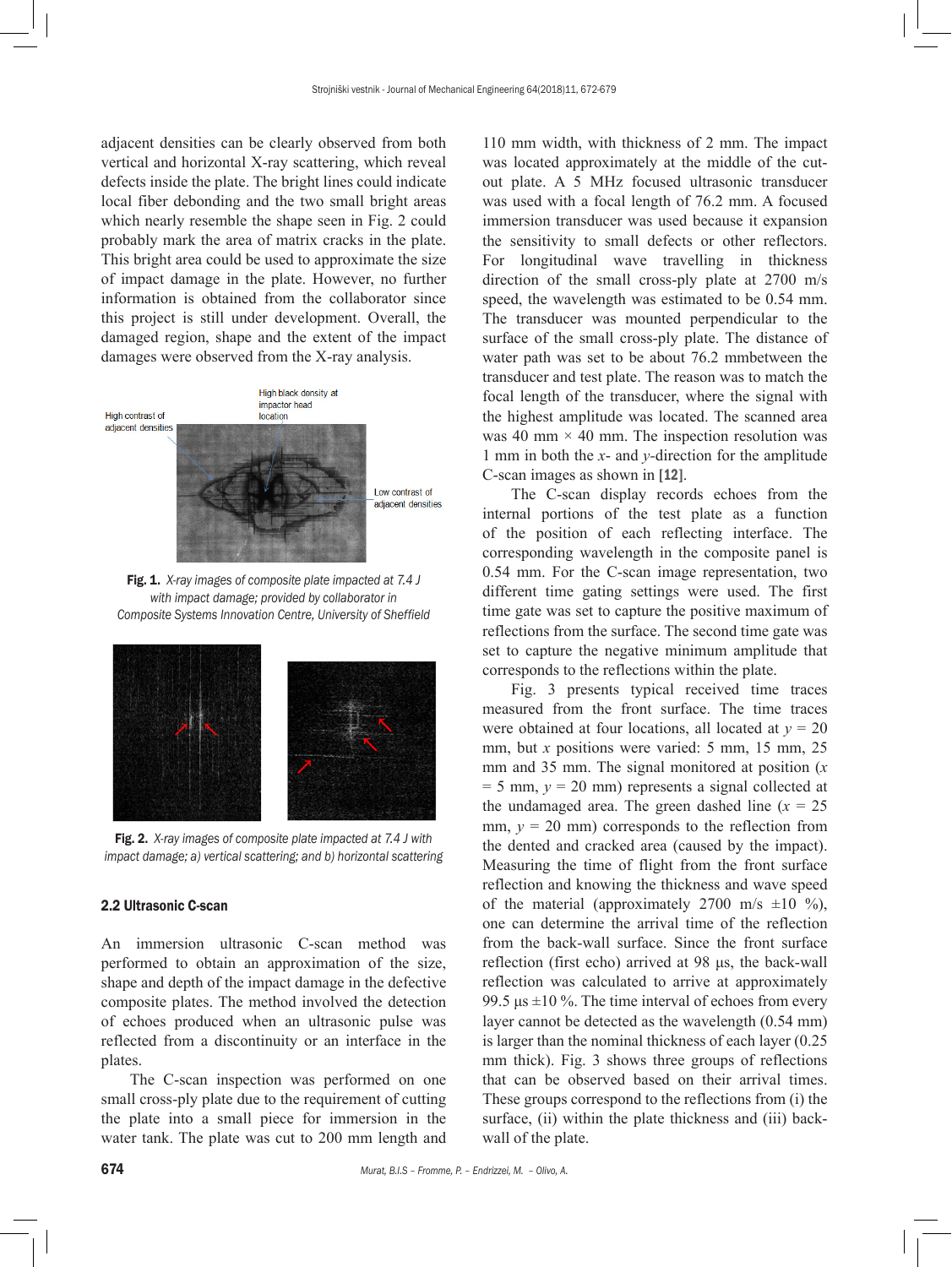

Fig. 3. *Comparison of response signals at various locations; signal at location x = 5 mm, y = 20 mm corresponds to the undamaged signal; pulse-echo mode; focused; 5 MHz frequency*

From Fig. 3, it can be observed that the lowest reflected amplitude (0.2 V) was obtained from the signal measured at the center of the impacted area (*x*  $= 25$  mm,  $y = 20$  mm). The other three signals have higher amplitudes (0.6 V) of the surface reflection, which described the undamaged and smoother surface. For the second group of the reflections within the plate, multiple peaks of reflections occurred, which can be due to local higher scattering from within the plate. Again it can be observed that the lowest reflection amplitude (0.1 V) was obtained at the impacted area. This shows that the irregular surface (at the impactor location) greatly degraded the normal incident and reflected waves. Meanwhile, the other three signals have inconsistencies in their amplitudes. This may be related to the variations and changes in the interlaminar condition caused by the impact on the surface. What is interesting in this data is that the assumed undamaged signal (based on visual inspection on the surface area) also produced multiple reflections as the other signals. The highest reflected amplitude was observed at 98.5 μs. Briefly, the arrival time matches approximately to a quarter of the plate thickness. This could indicate the through-thickness location of the delamination as the delamination is normally located in-plane between plies, which produces high reflections. Turning now to the last reflected group (the back-wall reflections), it can be observed that the highest amplitude reflection was obtained from signal monitored at the undamaged area  $(x = 5$  mm,  $y = 20$  mm). This could be due to less wave attenuation and scattering between the plies. Meanwhile, the back-wall reflections from the damaged area are lower than that observed in the undamaged location, which relates to the scattering by the impact damage within the plate.



Fig. 4. *C-scan image of the front surface of the 2 mm cross-ply specimen; 40 mm × 40 mm scanned area; 5 MHz frequency; 76.2 mm transducer focal length*

Fig. 4 shows the C-scan image of the front surface of the test plate (that has a smoother surface compared to the back-wall surface). This image was generated using the maximum peak amplitude of the first reflection. Referring to Fig. 3, the first reflection is mainly a reflection from the plate surface and therefore it is expected not to be sensitive to the internal defects. From Fig. 4, the impact damage is located in the middle of the scanned area. The oval shape region reasonably matches the 15 mm diameter of the hemisphere shaped impactor head. The oval shaped section with lower amplitude region, ranging from 0.1 V to 0.4 V, can be clearly observed with an approximate length of 10 mm (*x*-axis) and width of 15 mm (*y*-axis). This lower amplitude at the impacted area can be explained by the fact that the incident wave encounters the dented surface, which causes the wave to be reflected back at different angles and causes energy loss due to the scattering at the surface. Meanwhile, the rest of the area has a consistently higher and uniform reflected amplitude within a range of 0.5 V to 0.6 V due to the smooth plate surface.

Fig. 5 shows a C-scan image of the same section as Fig. 4, but plotted using the minimum negative amplitude, time gated after the surface reflection. This image represents the internal reflections from within the plate. From the figure, the oval shape with relatively low minimum amplitude  $(0 V to 0.2 V)$  as similarly obtained from Fig. 4 can be seen. This shows that the surface indentation not only reduced the normal incident wave but also the reflected wave from within the plate. It also appears there is another large region (half oval shape) with the highest negative amplitude (0.2 V to 0.3 V). This is not observed in Fig.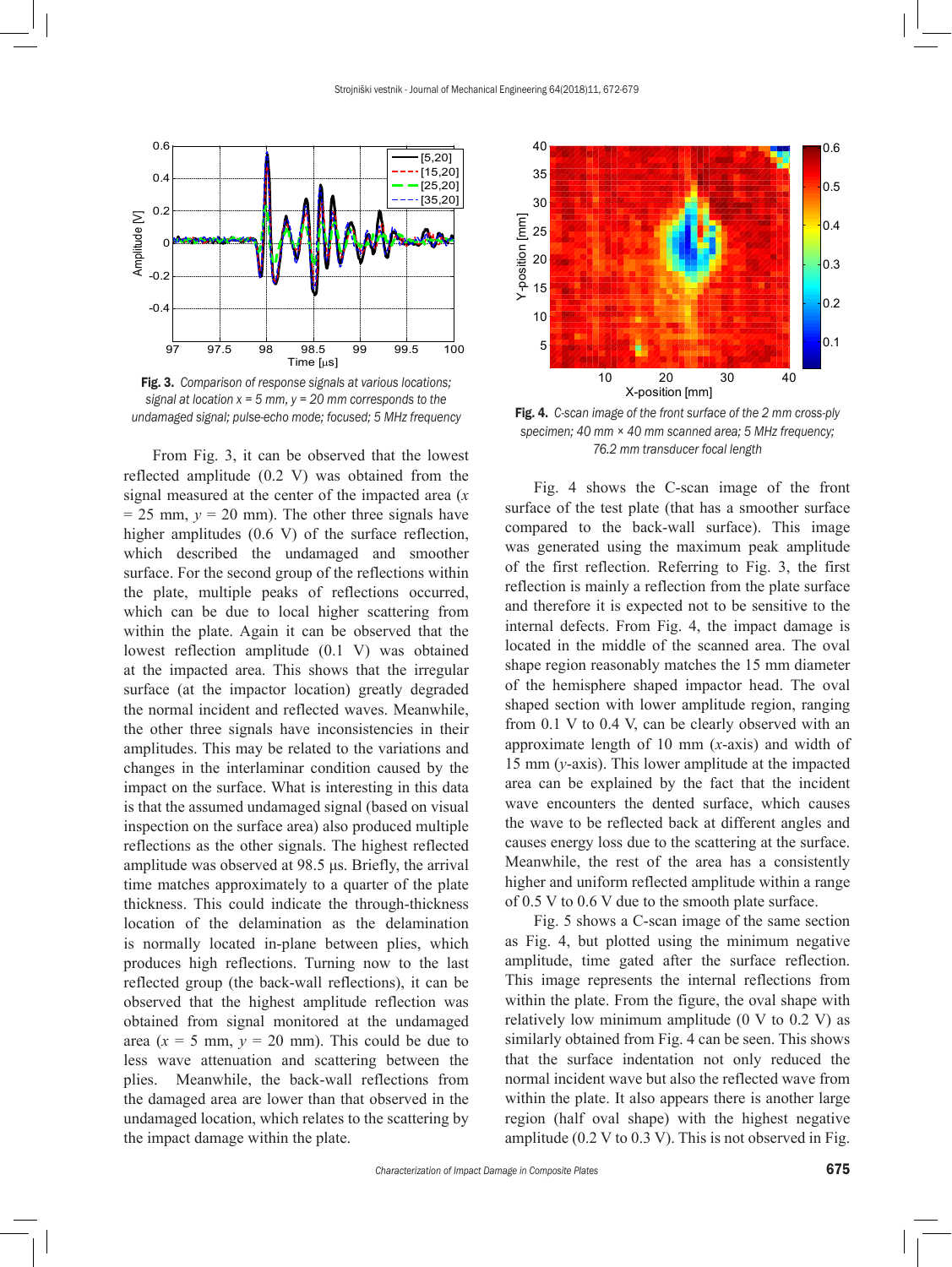6, which is time gated for the first surface reflection only.



Fig. 5. *C-scan image of negative peak amplitude measured from the frontal surface of the 2 mm cross-ply panel; 40 mm × 40 mm scanned area; 5 MHz frequency; 76.2 mm transducer focal length*



Fig. 6. *C-scan image of negative peak amplitude measured from the back-wall surface of the 2 mm cross-ply panel; 40 mm × 40 mm scanned area; 5 MHz frequency; 76.2 mm transducer focal length*

The same time gating (after surface reflection; negative minimum amplitudes) was also used from the back wall surface (rougher surface compared to the front surface). Fig. 6 shows an approximately similar pattern as obtained in Fig. 5, although the sharp oval shape area (0 V to 0.2 V) was not observed in this figure as the back surface was not dented. The extent of the impact damage  $(0.2 \text{ V to } 0.3 \text{ V})$  is reproducible although the surface of the back-wall is rougher. This time gated approach seems to be more sensitive to the extent of the impact damage in the composite laminate. The possible defective area is much larger, about 20 mm and 40 mm in the *x*- and *y*-axis respectively, and the damage level (indicated by different amplitude relative to the neighborhood area) is significant. However, the width of the damaged area could be larger than the scanned area, and may spread in a similar oval-shaped pattern. In relation to that point, Sohn et al. [13] have found that the impact response and damage states in flat composite panels is dependent on the diameter of the spherical impactor head. Although this result does not give full information about damage distribution through the thickness, it has provided a useful approximation of size and depth of the impact damage in the composite plate. It is worthwhile at this stage to use this information for the comparison between the numerical predictions and the experimental results of the guided wave scattering at impact damage.

# 2.3 Guided Ultrasonic Waves

A piezoelectric transducer consisting of a piezoelectric disc and a brass backing mass was bonded to the plate using Loctite 2-part epoxy glue approximately 50 mm from the center of the impact damage. The first antisymmetrical  $(A_0)$  guided wave mode with an excitation frequency of 100 kHz was chosen below the cutoff frequencies for the higher wave modes. The excitation signal consisted of a 5-cycle Hanning windowed toneburst generated by a programmable function generator. The wave propagation and scattering around defects is measured using a commercially available heterodyne laser vibrometer fixed to a scanning rig, which permits the noncontact and remote sensing of the guided waves. The voltage signal corresponds to the velocity of the outof-plane-displacement of the specimen surface. The measurement was performed on the area of 40 mm  $\times$ 40 mm area containing the impact damage with a step size of 1 mm in both directions. The time traces of the received signals were collected and further processed in Matlab. From the scanned time signals, wave field images were reconstructed and processed to study the interaction of the guided wave with the impact damage.

Fig. 7 presents the guided wave fields at various time snapshots, respectively for damaged composite plate 1 and 2. It can be seen that the incident wave interacts with the impact damage and causes scattering within the damaged region. Relatively weak scattering by the damage is present when the incident wave arrives (Figs. 7a and c), then a significant increase of the scattering is apparent when wave has travelled past the damaged area (Fig. 7b and d). Based on the FE study, a significant portion of the waves is also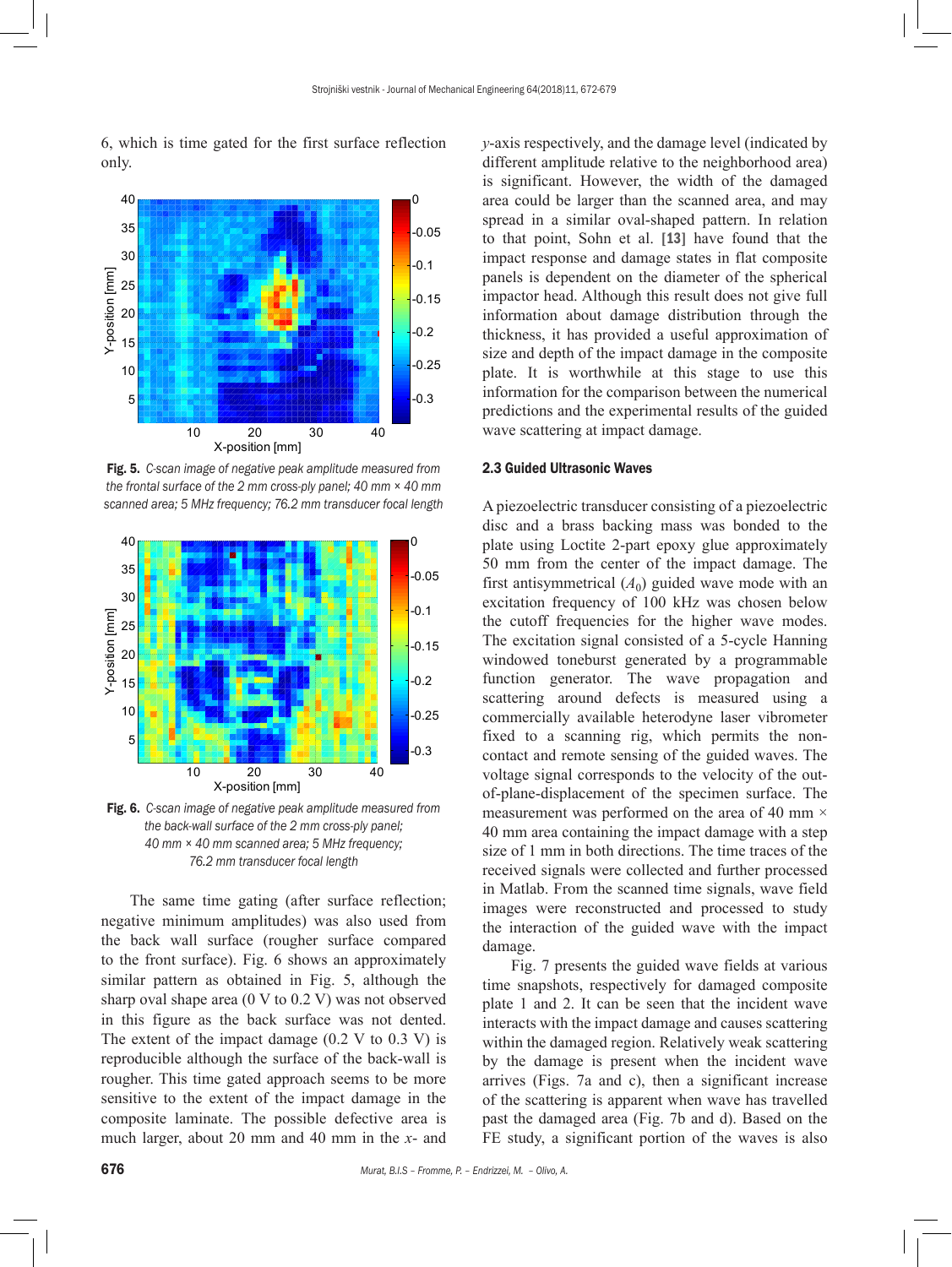reflected back from the exit of the impact damage. These reflected waves travel within the damaged region and keep reflecting back at both entrance and exit of the impact damage. As a consequence of these multiple reflections, a considerable amount of guided wave energy is trapped inside the impact damage area. This causes an increase in the amplitude of the wave in that region.

The amplitude of the transmitted waves diminished noticeably after passing through the impacted area. Similar wave behavior was also observed by Sohn et al. [13], where the measurement was performed on a quasi-isotropic composite plate. This finding however is contradictory to some of the FE simulation results [12], where a large amount of transmitted wave can be observed. However, some FE results have demonstrated the reduction in the amplitude past the delamination area. The FE simulations for the delamination placed at 0.5 mm depth is in agreement with this experimental measurement. Comparing both specimens, which were impacted with same 7.4 J impact energy, it can be seen that guided wave scattering in both plates are unique and such variations are expected due to the complexity in the failure mechanism of impact damage.

Fig. 8 presents the image of the maximum amplitude of the signal envelope over the damaged areas in both composite specimens. Areas of higher amplitudes can be seen, that occur close to the impact location center  $(x = 20 \text{ mm}, y = 20 \text{ mm})$ . This indicates the presence of severe damage such as a delamination or fiber and matrix cracking, and matched reasonably well with the visually observed size of the impact damage on the plates as well as the X-ray and C-scan images. Meanwhile, the undamaged area is represented by the low amplitude distribution. From the figure, three different zones can be observed and each zone has its own wave propagation behavior; (i) Zone 1: before the impact damage  $(x < 15$  mm), (ii) Zone 2: across the impact damage  $(15 \text{ mm} < x < 25)$ mm), and (iii) Zone 3: behind the impact damage (*x*  $> 25$  mm).

The first zone (before damage) shows the incident waves propagating towards the impact damage location. It is also can be seen there were reflected waves propagating back towards the excitation source. Some periodical increase and decrease of the amplitude is visible in the region around  $x = 15$  mm, potentially indicating the interference between the incident and the reflected waves at the impact damage. In zone 2, high amplitudes of the A0 mode signals are visible, which could indicate the multiple reflections and scattering events within the impact damage area. Meanwhile, in zone 3, the transmitted waves propagating out from the damaged area are seen to be blocked in certain direction with significantly reduced signal amplitudes. Considerable waves transmitted



Fig. 7. *Guided wave displacement fields in two composite plates; Plate No. 1, snapshot time; a) 20 μs and b) 30 μs; Plate No. 2, snapshot time; c) 20 μs and d) 30 μs; 7.4 J impact; 40 mm × 40 mm scanned area*



Fig. 8. *Maximum amplitudes of guided wave pulse across damaged area of composite plate: a) Plate 1; b) Plate 2; frequency 100 kHz; 40 mm × 40 mm area with impact location at center (x = 20 mm, y = 20 mm)*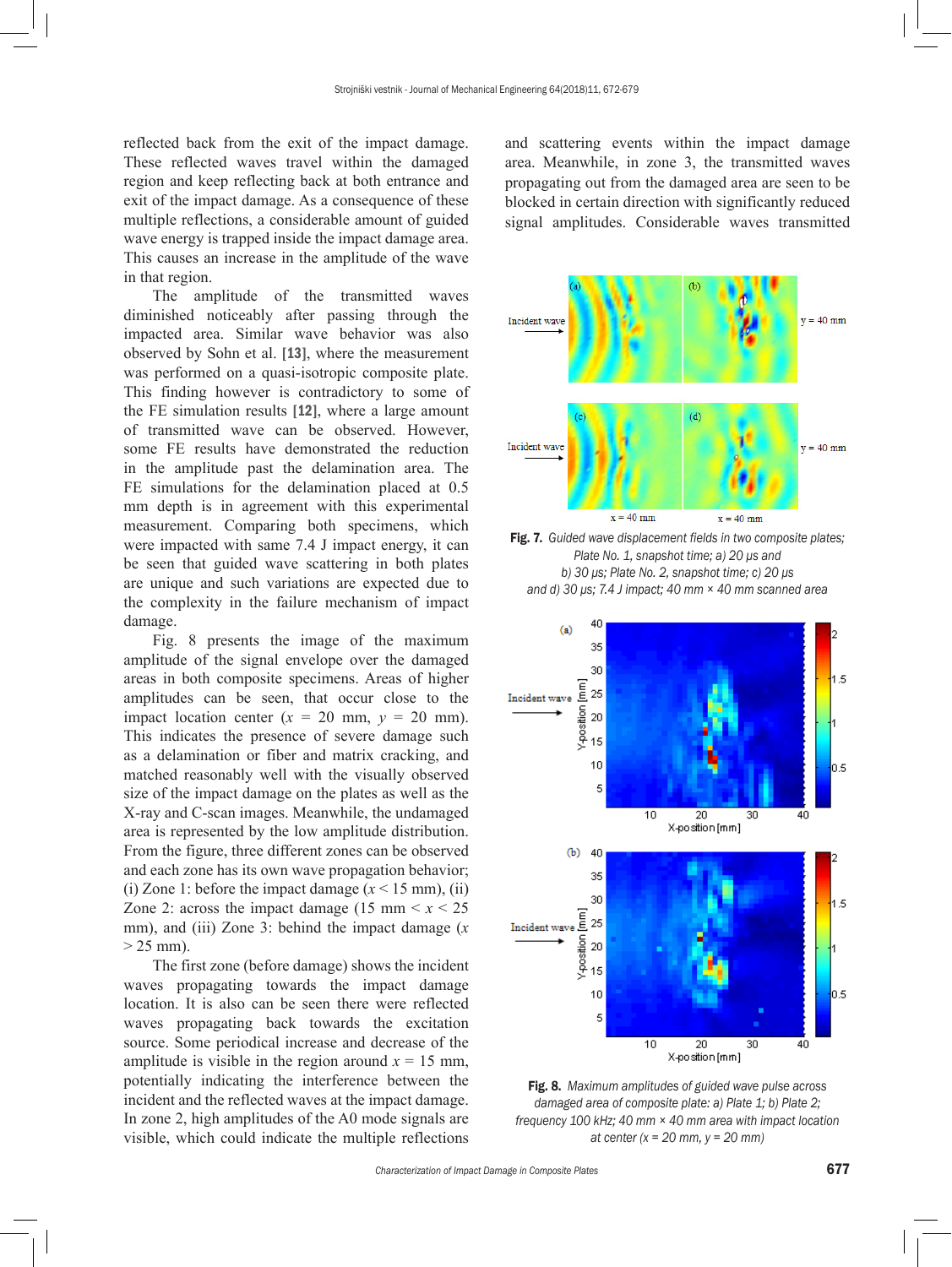across the impact damage indicate that probably little mode conversion occurred as has been observed from the FE simulations. The cross-section of the impact damage in Plate no. 1 can be roughly approximated with length of 10 mm (*x*-axis) and width of 20 mm (*y*-axis), identified by the higher amplitude maxima. For Plate no. 2, the cross section area of the impact damage can be estimated to be about 10 mm  $\times$  25 mm.

Referring to the FE simulation results in [12] and [14] good agreement between the experimental and simulated result was achieved. Similar wave propagation behaviour before and within the impact damage can be observed from both results. The increase in amplitudes identifies the localization of the impact damage in the measured area. There was a significant difference in the wave behaviour behind the damage location, where many FE simulations did not predict a persistent amplitude drop compared to the experimental results. Details of the impact damage such as depth, exact length and width as well as its complex scattering are further investigated here [15] and [16]. From this study, it is evident that the impact damage can be detected using the guided ultrasonic wave measurement.

# 3 CONCLUSIONS

This paper reports the characterization of impact damage using 3 different NDE methods: X-ray, ultrasonic C-scan and guided ultrasonic waves. From the X-ray measurement, it has shown that it can indicate the local fiber debonding and mark the area of matrix cracks, whereas the ultrasonic immersion C-scan provides a useful approximation of size and depth of the impact damage. From the scattering of the guided wave at the impact damage, this method efficiently localized the impact location and provide details such as depth, exact length and width of the impact damage. Comparing these three methods, the guided ultrasonic waves method perfectly demonstrated the capability to detect impact damage in composite plates using smaller equipments that are less expensive and have a quick experimental setup and measurements.

# 4 ACKNOWLEDGEMENTS

The author gratefully acknowledges the support in funding by Universiti Teknologi Mara (UiTM), Malaysia, especially from the Geran Dana Pembudayaan Penyelidikan (600-RMI/RAGS 5/3 (12/2015).

#### 5 REFERENCES

- [1] Murat, B.I.S., Rahman, A.A.A. (2017). Study of impact damage behavior in woven carbon fiber plates. *Procedia Engineering*, vol. 170, p. 47-54, [DOI:10.1016/j.proeng.2017.03.009](https://doi.org/10.1016/j.proeng.2017.03.009).
- [2] Richardson, M.O.W., Wisheart, M.J. (1996). Review of lowvelocity impact properties of composite materials. *Composites Part A: Applied Science and Manufacturing*, p. 1123-1131, [DOI: 10.1016/1359-835X\(96\)00074-7](https://doi.org/10.1016/1359-835X(96)00074-7).
- [3] Mal, A.K., Shih, F., Barnerjee, S. (2003). Acoustic emission waveforms in composite laminates under low velocity impact. *Proceedings SPIE*, vol. 5047, p. 1-12, [DOI:10.1117/12.484448](https://doi.org/10.1117/12.484448).
- [4] Swait, T.J., Jones, F.R., Hayes, S.A. (2012). A practical structural health monitoring system for carbon fibre reinforced composite based on electrical resistance. *Composites Science and Technology*, vol. 72, no. 13, p. 1515-1523, [DOI:10.1016/j.](https://doi.org/10.1016/j.compscitech.2012.05.022) [compscitech.2012.05.022](https://doi.org/10.1016/j.compscitech.2012.05.022).
- [5] Takeda, N., Okabe, Y., Kuwahara, J., Kojima, S., Ogisu, T. (2005). Development of smart composite structures with small-diameter fiber Bragg grating sensors for damage detection: Quantitative evaluation of delamination length in CFRP laminates using Lamb wave sensing. *Composites Science and Technology*, vol. 65, no. 15-16, p. 2575-2587, [DOI:10.1016/j.compscitech.2005.07.014](https://doi.org/10.1016/j.compscitech.2005.07.014).
- [6] Raghavan, A., Cesnik, C.E.S. (2007). Review of guided-wave structural health monitoring. *The Shock and Vibration Digest*, vol. 39, no. 2, p. 91-114, [DOI:10.1177/0583102406075428](https://doi.org/10.1177/0583102406075428).
- [7] Freemantle, R.J., Hankinson, N. Brotherhood, C.J. (2005). Rapid phased array ultrasonic imaging of large area composite aerospace structures. *Insight - Non-Destructive Testing and Condition Monitoring*, vol. 47, no. 3, p. 129-132, [DOI:10.1784/](https://doi.org/10.1784/insi.47.3.129.61315) [insi.47.3.129.61315](https://doi.org/10.1784/insi.47.3.129.61315).
- [8] Hay, T.R., Royer, R.L., Gao, H., Zhao, X., Rose, J.L. (2006). A comparison of embedded sensor Lamb wave ultrasonic tomography approaches for material loss detection. *Smart Materials and Structures*, vol. 15, no. 4, p. 946-951, [DOI:10.1088/0964-1726/15/4/007](https://doi.org/10.1088/0964-1726/15/4/007).
- [9] Murat, B.I.S., Fromme, P. (2013). Detection of impact damage in composite panels using guided ultrasonic waves. *Proceedings of SPIE - Health Monitoring of Structural and Biological Systems*, vol 8695, [DOI:10.1117/12.2009459](https://doi.org/10.1117/12.2009459).
- [10] Endrizzi, M., Murat, B.I.S., Fromme, P., Olivo, A. (2015). Edgeillumination X-ray dark-field imaging for visualising defects in composite structures. *Composite Structures*, vol. 134, p. 895- 899, [DOI:10.1016/j.compstruct.2015.08.072](https://doi.org/10.1016/j.compstruct.2015.08.072).
- [11] Endrizzi, M., Diemoz, P.C., Millard, T.P., Jones, J.L., Speller, R.D., Robinson, I.K., Olivo, A. (2014). Hard X-ray dark-field imaging with incoherent sample illumination. *Applied Physics Letters*, vol. 104, no. 2, 024106, [DOI:10.1063/1.4861855](https://doi.org/10.1063/1.4861855).
- [12] Murat, B.I.S., Fromme, P. (2016). Propagation and scattering of guided waves in composite plates with defects. *International Journal of Automotive and Mechanical Engineering*, vol. 13, no. 3, p. 3728-3741, [DOI:10.15282/ijame.13.3.2016.15.0305](https://doi.org/10.15282/ijame.13.3.2016.15.0305).
- [13] Sohn, H., Dutta, D., Yang, J.Y., Park, H.J., DeSimio, M., Olson, S., Swenson, E. (2011). Delamination detection in composites through guided wave field image processing. *Composites Science and Technology*, vol. 71, no. 9, p. 1250-1256, [DOI:10.1016/j.compscitech.2011.04.011](https://doi.org/10.1016/j.compscitech.2011.04.011).